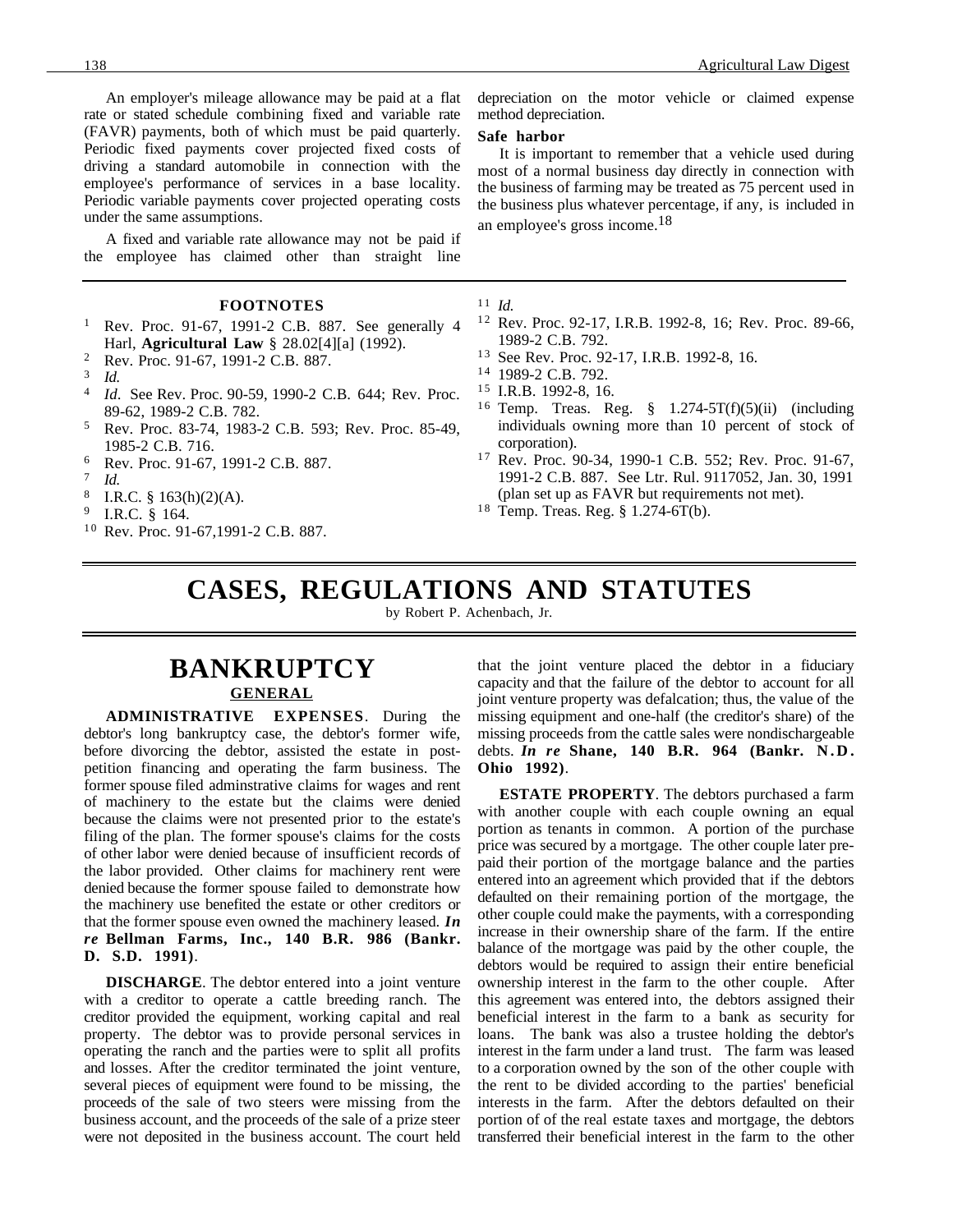couple who then collected all the rent from the lease. The estate sought recovery of the debtors' portion of the rents collected after the filing of the bankruptcy petition. Although the court held that the debtors retained a sufficient interest in the farm to claim the rents received post-petition, the court held that the agreement between the couple was enforceable as between the debtors and the other couple, even though the bank had already been assigned the debtor's beneficial interest in the farm. Therefore, the debtors did not have any enforcable right to the rents after the other couple paid the delinquent taxes and defaulted mortgage payments. **Matter of Drewry, 966 F.2d 236 (7th Cir. 1992),** *aff'g unrep. D. Ct. dec. aff'g***, 99 B . R . 206 (Bankr. N.D. Ind. 1990)**.

**EXECUTORY CONTRACTS**. The debtors had entered into a land installment contract which became part of the bankruptcy estate. The trustee filed a motion to assume the contract and planned to sell the debtors' interest in the property to a third party. The court held that the contract was an assumable executory contract under Section 365(a). The debtors argued that the contract was not assumable under Section 365(c) because the contract required the personal services of the debtors. The court held that the land installment contract was not a personal services contract and allowed the trustee to assume the contract. *In re* **Raby, 139 B.R. 833 (Bankr. N.D. Ohio 1991)**.

#### **EXEMPTIONS**.

TOOLS OF THE TRADE. The debtors lived in a mobile home on property owned by one debtor's parent. The debtors used their farm equipment to do custom combining and other work for other farmers. The debtors sought to exempt farm machinery and equipment under 31 Okla. Stat. §§  $1(A)(5)$  and  $(A)(6)$ . Section  $1(A)(5)$  provided an exemption for implements of husbandry necessary to farm the homestead. The court held that this section did not apply because the debtors did not own any land farmed or lived on by them. Section  $1(A)(6)$  allowed an exemption for tools used in a trade. A creditor argued that this exemption was not available because farm equipment was exempted only under Section  $1(A)(5)$ . The court held that custom combining was a trade and that farm machinery could be exempted under this provision. The court noted that although a farmer could have the advantage of the use of both exemptions, the statute allowed only a total of \$5,000 per person, thus limiting the total exemptions fairly among all debtors. The case involved the certification of questions from a federal District Court. **Lindsey v. Kingfisher Bank & Trust Co., 832 P.2d 1 (Okla. 1992)**.

#### **CHAPTER 13**

**PLAN**. The Chapter 13 plan proposed to pay unsecured creditors 6 percent of their claims. A creditor with a mortgage on the debtor's house objected to the plan as not paying as much as would be received in a Chapter 7 liquidation. As to the residence, the debtor had taken the fair market value and subtracted the costs of sale as 10 percent, including broker's fees, attorney's fees, closing costs and capital gains taxes. The creditor argued that a Chapter 7 trustee would be able to use the \$125,000 gains exclusion on the residence which was available to the debtor who was

over 55. The debtor's spouse was not a debtor in the case. The court held that the plan could determine the amount of proceeds of a Chapter 7 liquidation of the residence by deducting the costs of sale. The costs would include the tax on any capital gain because the \$125,000 exclusion would not be available to the trustee because the nondebtor spouse would not be involved in the bankruptcy case and could not be forced to join in the election. *In re* **Dixon, 140 B.R. 945 (Bankr. W.D. N.Y. 1992)**.

#### **FEDERAL TAXATION**

**CORPORATIONS**. Under I.R.C. § 382(a), if a loss corporation has an ownership change during a Chapter 11 case, the amount of the corporation's taxable income for a post-change taxable year that can be offset by pre-change losses and credits is limited to the value of the corporation multiplied by the long-term tax exempt rate. The IRS has issued proposed regulations governing the increase in the value of the loss corporation resulting from the exchange of stock for debt. See I.R.C. § 382(l)(6). The proposed regulations provide that the value of a loss corporation is the lesser of the value of the stock immediately after the ownership change and the value of the corporation's assets before the change. **Prop. Treas. Reg. § 1.382-3(j)**. This allows the corporation to increase its value for direct as well as indirect exchanges of stock for debt.

However, the new rule does not apply to the extent stock is issued with the principal purpose of increasing the value of the corporation without subjecting the investment to the entrepreneurial risks of corporate business operations. **Prop. Treas. Reg. § 1.382-3(k)(6)**. **57 Fed. Reg. 34736 (Aug. 6, 1992)**.

**TAX LIENS**. The debtor corporation had granted a security interest in corporation property to an officer of the corporation and the security interest was perfected by a filing in Texas where the corporation had its headquarters. The security interest was not refiled in Georgia after the corporation moved to that state. After the move to Georgia, the corporation granted to a bank a security interest in a truck purchased by the corporation using the funds borrowed from the bank. This security interest was perfected by the bank's obtaining of the certificate of title from the Georgia Department of Revenue. A federal tax lien was filed against the corporation's property after the move to Georgia and after the purchase of the truck. The court held that the officer's failure to refile the security interest in Georgia within four months after the move caused the security interest to become unperfected and subordinate to the subsequently filed federal tax lien. The court also held that the purchase money security interest of the bank had priority over the tax lien because the security interest was perfected. **Matter of Specialty Contracting & Supply, Inc., 140 B.R. 922 (Bankr. N.D. Ga. 1992)**.

### **FEDERAL AGRICULTURAL PROGRAMS**

**COTTON**. The AMS has adopted as final regulations revising the classification of cotton to provide for the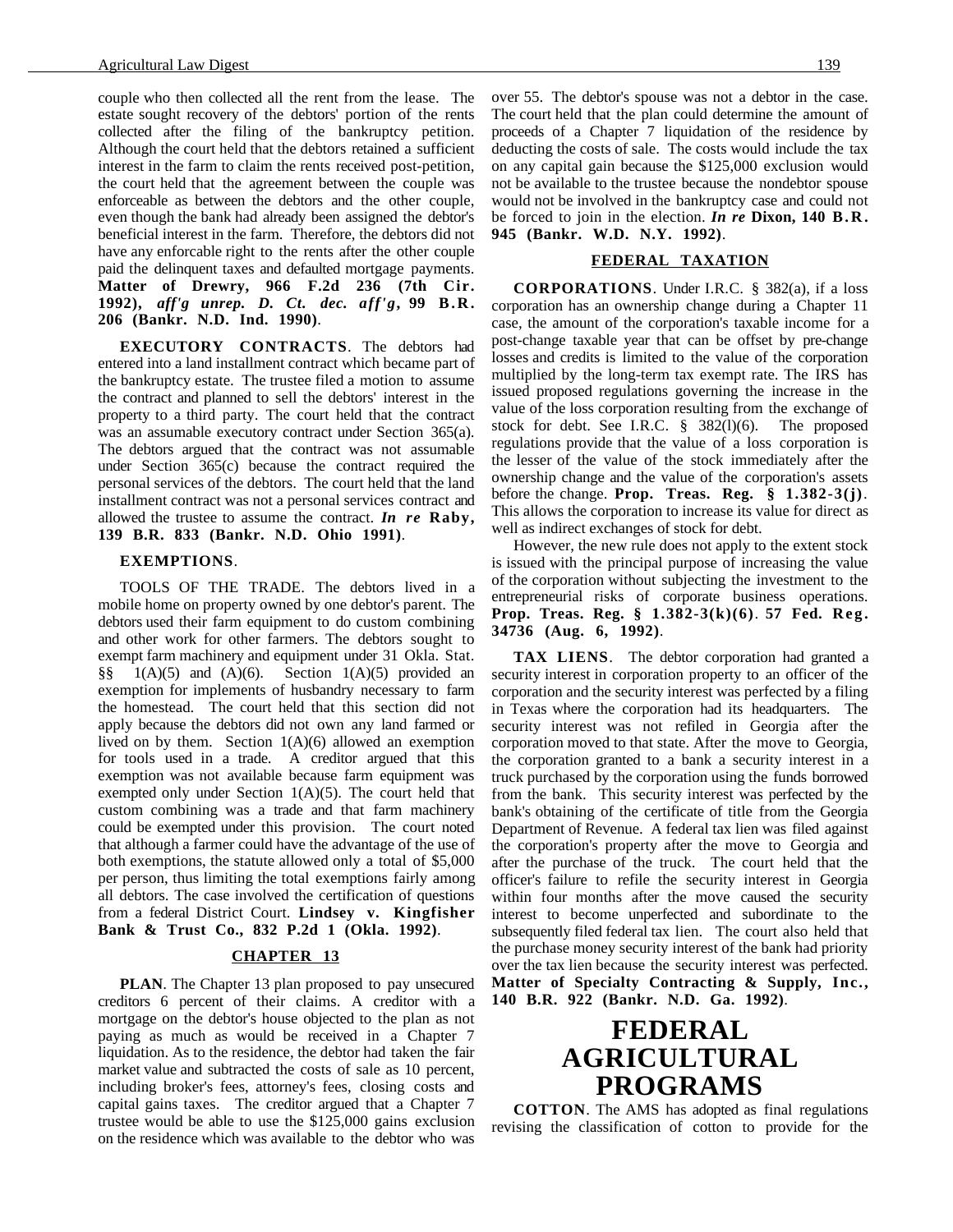separation of grade into its chief components of color and leaf. The revised regulations also eliminate the descriptive standards for Light Gray, Gray and Plus grades and the averaging rule. **57 Fed. Reg. 34495 (Aug. 5, 1992)**.

**POULTRY INSPECTION**. The plaintiffs were poultry growers' associations who challenged the regulations providing standards on imported poultry. Under the 1985 Farm Bill, 21 U.S.C. § 466(d) was amended to require that imported poultry be subject to the same standards of inspection and processing as domestic poultry. The FSIS issued regulations governing imported poultry to provide that such poultry be processed in facilities meeting standards of inspection and sanitation "at least equal to" those in the U.S. The regulatory language "at least equal to" was retained although several members of Congress filed written objections and the 1990 Farm Bill contained findings and sense of Congress provisions declaring that the "at least equal to" language did not meet the statutory requirement of "as same as." The court held that the regulations were invalid and unenforceable as violating the statutory requirement that standards for imported poultry be the same as standards for domestic poultry. **Mississippi Poultry Ass'n, Inc. v. Madigan, 790 F. Supp. 1283 (S.D. Miss. 1992)**.

### **FEDERAL ESTATE AND GIFT TAX**

**GENERATION SKIPPING TRANSFERS**. In

1976, the taxpayer received an interest in trust from a predeceased spouse which gave the taxpayer a general power of appointment over the trust corpus. In 1976, the taxpayer disclaimed a portion of the power of appointment such that the taxpayer retained only a power to appoint trust property to the issue of the taxpayer and the predeceased spouse, the spouses of the issue, and charities. The taxpayer executed a will which appointed the trust corpus to trusts for the taxpayer's children with remainders to other descendants. The appointment clause provided that either all interests in the trusts must vest within 21 years of a life in being at the death of the taxpayer or the trusts are to terminate by that time. The IRS ruled that the marital trust was irrevocable prior to 1985 and that the testamentary exercise of the special power of appointment would not subject the trust to GSTT. **Ltr. Rul. 9229018, April 17, 1992**.

**MARITAL DEDUCTION**. The taxpayer's will provided for distribution of estate property to a marital trust. The will provided that the trust was to be the primary beneficiary of any IRA or pension plans owned by the taxpayer at death. The marital trustee was to distribute from the IRA distributions, at least annually, an amount equal to the income earned by the IRA. If the IRA distributed less than its income for a taxable year, the trustee was to demand additional distributions from the IRA to at least equal the IRA income. The IRS ruled that the interest in the IRA account which passed to the marital trust would be QTIP, even though the IRA would make distributions to the trustee before distributions would be made by the trustee to the surviving spouse. Ltr. Rul. 9229017, April 17, **1992**.

At death, the decedent owned an interest in an annuity which was to have begun payments to the decedent six years after the decedent's death. The surviving spouse was the remainder beneficiary of the annuity contracts which provided five options for payments: (1) a lump sum; (2) a lifetime monthly annuity; (3) monthly payments for the lifetime of the spouse, with payments after the surviving spouse's death to a beneficiary named by the spouse for a total period of 10 or 20 years; (4) monthly payments for a guaranteed period, with payments after the surviving spouse's death to a beneficiary named by the spouse for the remainder of the guaranteed period; and (5) interest only payments for the life of the spouse or guaranteed period, with payments after the surviving spouse's death to a beneficiary named by the spouse for the remainder of the guaranteed period. The IRS ruled that all of the options were terminable interests eligible for the marital deduction without a QTIP election. The IRS also ruled that if the surviving spouse named a remainder payee under the last four options, a taxable gift would occur. **Ltr. Rul. 9229034, April 22, 1992**.

The decedent's 1968 will bequeathed property to the surviving spouse to the extent of the maximum marital deduction "to the extent of the federal estate tax laws in effect at my death." The IRS ruled that the marital bequest was not a formula clause and the estate was eligible for the unlimited marital deduction because the clause was a specific indication that the decedent intended the changes in federal estate tax law to apply to the bequest. **Ltr. Rul. 9231012, April 12, 1992**.

**SPECIAL USE VALUATION**. The House Ways and Means Committee has reported a bill, H.R. 5647, which would apply the 10-year recapture period for special use valuation property for decedents who died before 1982.

The Miscellaneous Revenue Act of 1992 (in proposed form) includes a provision allowing estates which make the special use valuation election and file the recapture agreement to perfect the election by providing any missing signature on the agreement within 90 days after the IRS requests the signature. H.R. 11, § 4706.

The decedent's estate made a protective special use valuation election on a timely filed estate tax return. The estate later determined that a special use valuation election was available and filed an amended return making the election. During an examination of the amended return, the IRS agreed to an increase in estate tax liability due to an increase in property not subject to the special use valuation election. The IRS ruled that the estate was still eligible to make the special use valuation election. **Ltr. Rul. 9230002, April 9, 1992**.

**TRUSTS**. The taxpayer transferred partnership interests to a trust for the taxpayer's spouse. The independent trustee had the discretion to distribute trust income and principal for the "pleasure, happiness or such other purpose" as the trustee deemed in the beneficiary's general welfare. The taxpayer had the power to remove the trustee without cause and to substitute anyone else, including the taxpayer, as successor trustee. The IRS ruled that the taxpayer was considered the owner of the trust income and corpus because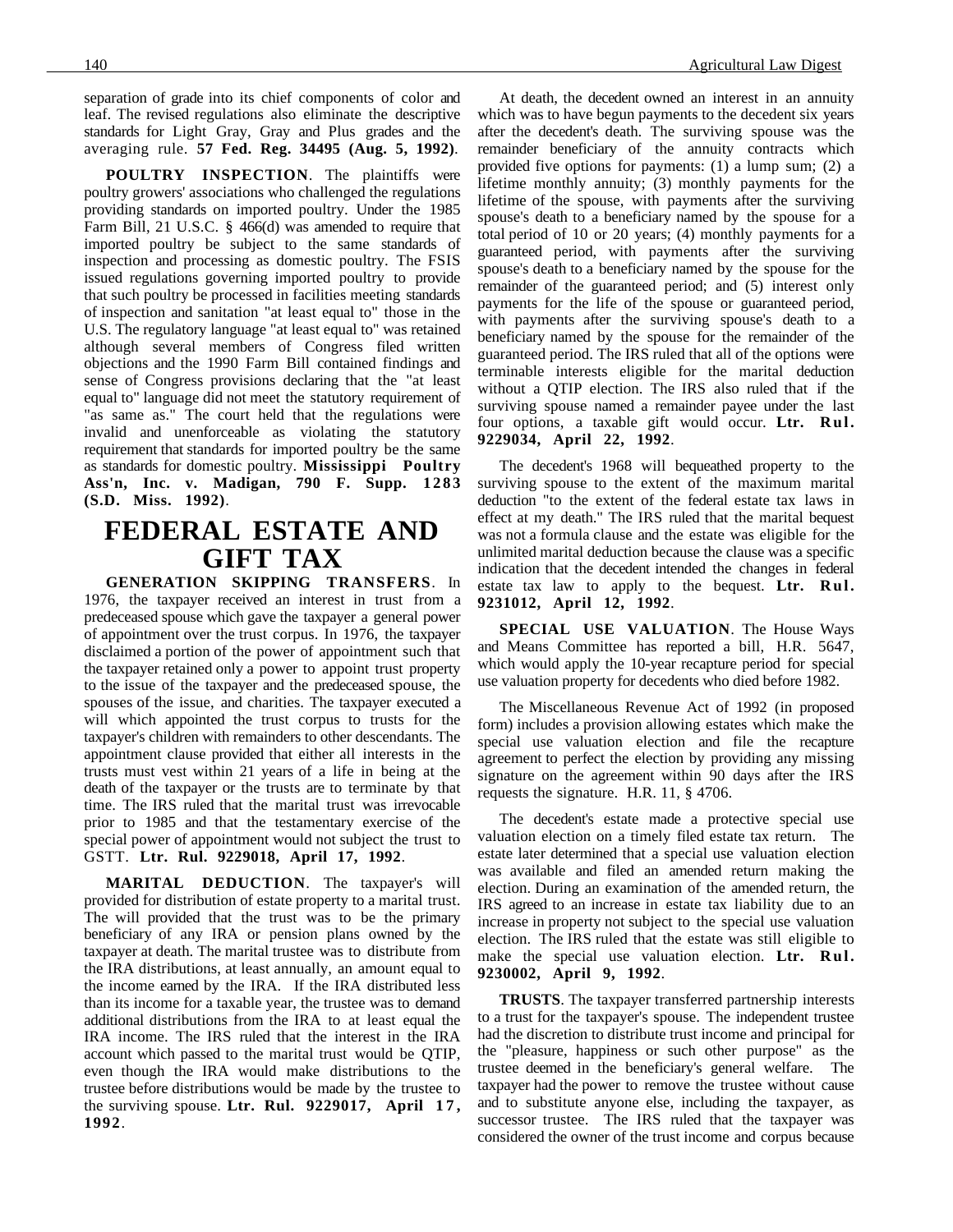the trustee discretion to distribute income and principal was not subject to an ascertainable standard. Therefore, the adjusted basis and holding periods of the contributed partnership interest were the same before and after contribution to the trust and Section 1041(a) did not apply to the transfer in trust to the taxpayer's spouse although the amount of partnership liabilities associated with the partnership interests exceeded the taxpayer's basis in the partnership interests. Ltr. Rul. 9230021, April 28, **1992**.

**VALUATION**. The decedent's estate included property in a trust which included a 77 percent undivided interest in the decedent's residence. Also included in the estate was leased real property which contained underground storage tanks which, on the alternate valuation date, showed no evidence of leaks. The estate valued the interest in the residence at 77 percent of fair market value less a 15 percent fractional interest discount. The estate also argued that the value of the leased property should have been discounted for the possibility of leaks in the tanks. The court held that the 15 percent fractional discount would be applied because the fractional interest would have a general lack of control, lack of marketability, illiquidity and partitioning expenses. The discount in value of the leased property was not allowed because no evidence of leaks appeared at the date of valuation of the property. **Est. of Pillsbury v . Comm'r, T.C. Memo. 1992-425**.

The taxpayer owned 90 percent of the corporation's preferred stock and the taxpayer's child owned the rest of the preferred stock and all common stock. All stock was entitled to one vote but if the preferred stock were to be transferred other than to an unrelated party in a bona fide sale, the voting rights of the transferred stock would cease upon transfer. The stock transfer provision was in effect prior to October 9, 1990. The taxpayer transferred 1,000 shares of preferred stock to the child. The IRS ruled that the stock transfer was not subject to I.R.C. § 2701 because the transferor's interest in the corporation was of the same class, preferred stock, as the retained interest in the corporation. The IRS also ruled that the transfer was not subject to I.R.C. § 2704(a) because the lapse of voting rights was pursuant to a restriction placed on the stock prior to October 9, 1990. **Ltr. Rul. 9229028, April 21, 1992**.

## **FEDERAL INCOME TAXATION**

**EMPLOYEE**. The taxpayer was a business which leased trucks with drivers to clients who were contract carriers. The taxpayer was responsible for all costs involved in operating the truck. The drivers are not given training or instructions but the taxpayer had the right to change the budgetary methods used by the drivers. The drivers were paid on a percentage commission basis, worked under the direction of the clients, and were responsible for the operation and care of the trucks while in the drivers' possession. The drivers did not receive sick pay, insurance or paid vacations and the taxpayer did not deduct federal employment taxes from the compensation paid to the drivers. The drivers' services were provided under the taxpayer's business name and the employment relationship

could be terminated by either party without liability. The IRS ruled that the drivers were employees for federal employment tax withholding purposes. **Ltr. Rul. 9231006, April 28, 1992**.

**HOBBY LOSSES**. Loss deductions from a cattle raising activity were disallowed where the taxpayer did not operate the activity in a businesslike manner, did not keep adequate books and did not seek expert advice on cattle raising. **Lujan v. Comm'r, T.C. Memo. 1992-417**.

**INSTALLMENT REPORTING**. The taxpayer reported income from a real estate construction and sales business on the accrual method. In two consecutive taxable years, the taxpayer reported the entire gain from two sales in the taxable year of the sale, except the sale in the first taxable year was also reported in the second taxable year. After an audit of those years had begun, the taxpayer requested that the election out of installment reporting be revoked, arguing that the double reporting indicated that the taxpayer actually intended to use installment reporting of the gain. The IRS ruled that the revocation would not be allowed because of evidence that the taxpayer wanted to change the election to defer gain to years in which excess losses could be offset against the gain. The IRS ruled that this was insufficient motive for revoking the election. **Ltr. Rul. 9230003, April 10, 1992**.

**INVESTMENT TAX CREDIT**. The taxpayer purchased compressed gas cylinders and leased the cylinders to unrelated parties under five-year leases which were renewable from year to year after the first five years unless terminated by giving 12 months' prior notice. The taxpayers were denied investment tax credit because the leases were for an indefinite period because the leases could be continued until terminated by the parties. **Russell v . Comm'r, 92-2 U.S. Tax Cas. (CCH) ¶ 50,384 (7th Cir. 1992),** *aff'g***, T.C. Memo. 1991-269**.

The taxpayers moved several 40 year old houses to a historic office subdivision and rehabilitated them, retaining over 75 percent of the existing external walls. The court held that the taxpayers were not entitled to rehabilitation credit for the houses because the houses were not rehabilitated in their original locations. **Nalle v . Comm'r, 99 T.C. No. 9 (1992)**.

The taxpayer leased warehouse shelving under a lease which provided reciprocal purchase and sale options to the parties. The court held that the taxpayer was not entitled to depreciation deductions or investment tax credit as to the leased property because the lease removed the risk of depreciation as well as the benefits of appreciation for the property. **Kwiat v. Comm'r, T.C. Memo. 1992- 433**.

**IRA'S**. The decedent had established a qualified Section 401(a) pension plan which named the decedent's estate as sole beneficiary. The surviving spouse was the decedent's sole heir under the decedent's will and the estate elected to receive the amount in the pension plan in a lump sum distribution which would be distributed to the surviving spouse within one taxable year. The surviving spouse established an IRA for the purpose of receiving the pension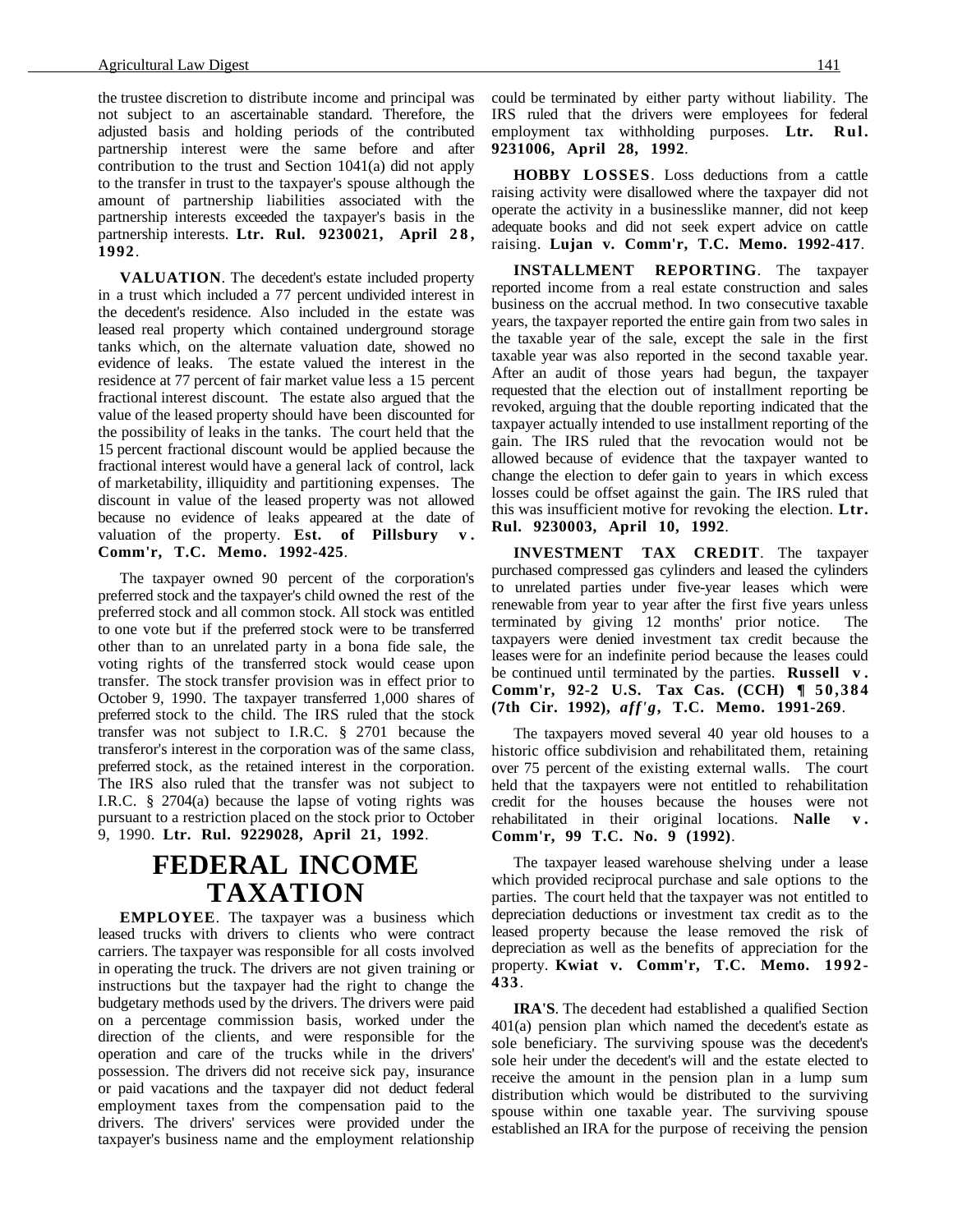plan distribution within 60 days after distribution. The IRS ruled that the contribution to the IRA from the pension plan distribution would qualify for rollover treatment under Section 408(a). **Ltr. Rul. 9229022, April 20, 1992**.

#### **PARTNERSHIPS**

ADMINISTRATIVE ADJUSTMENTS. The taxpayers, husband and wife equal partners, argued that their partnership was not eligible for the small partnership exception to the administrative adjustment rules because not all partnership items were shared equally between the partners as required by I.R.C.  $\S$  6231(a)(1), the "same-share" rule. The taxpayers argued that Treas. Reg. § 301.6231(a)(1)-1(a)(3) was invalid because it excluded some partnership items from consideration of whether the partners shared partnership items equally. The court held that regulation to be a valid implementation of the statute because the excluded items, such as guaranteed payments to a specific partner, did not have a direct tax effect on all partners. **McKnight** v. **Comm'r, 99 T.C. No. 8 (1992)**.

DEFINITION. The IRS has issued proposed regulations amending the limited partnership definition rules concerning the element of continuity of life. The proposed regulations provide that a limited partnership lacks continuity of life notwithstanding that a dissolution may be avoided by at least the remaining general partners agreeing to continue the partnership in the event of the withdrawal of a general partner, for whatever reason. **Prop. Treas. Reg. § 301.7701-2(b)(1)**.

A general partnership registered as a limited liability partnership under Texas law. The partnership agreement provided that a partner's interest in the partnership could not be transferred, assigned or encumbered without consent of the partnership. Because of this agreement provision, the IRS ruled that the partnership lack the corporate characteristic of free transferability of interests. The state limited partnership act provided that all partners are agents of the partnership unless the partner had no such authority under the partnership agreement and the person with whom the partner was dealing had knowledge of the partner's lack of authority. The IRS ruled that because of this provision, the partnership lacked the corporate characteristic of centralization of management. The IRS ruled that because the partnership lacked two of the four corporate characteristics, the partnership would be considered a partnership for federal income tax purposes. The IRS also ruled that the partnership's registration as a limited liability partnership did not cause a termination of the partnership. **Ltr. Rul. 9229016, April 16, 1992**.

RETURN PREPARERS. The accountant of a partnership prepared the Schedule K-1 for several partners whose individual returns substantially understated gross income. The accountant was assessed the \$500 penalty of I.R.C. § 6694(b) as a preparer of the partners' *individual* returns. The court acknowledged the rule that a person is considered a preparer of a return if the person prepares a schedule which comprises a substantial portion of the return. The accountant was found not to be the preparer of the partners' individual returns because the returns were complicated, with the Schedule K-1's being a subordinate portion of the items constituting the returns. **Drobny v . U.S., 92-2 U.S. Tax Cas. (CCH) ¶ 50,378 (N.D. Ill. 1992)**.

**PENSION PLANS**. The IRS has issued a revenue procedure providing model language for use in executive unfunded deferred compensation arrangements, so-called "Rabbi trusts." The revenue procedure also provides guidance for requesting rulings on nonqualified deferred compensation plans that use such trusts. **Rev. Proc. 9 2 - 64, I.R.B. 1992-33, 23**.

**PRE-PAID FEED EXPENSES**. The taxpayer, a physician, purchased cattle and sold them after having the cattle fed at third party feedlots. The IRS had disallowed the deductions for a substantial portion of feed purchased by the taxpayer late in two taxable years. The IRS argued that the taxpayer was prohibited from currently deducting the feed expenses because the taxpayer was a farming syndicate under I.R.C. § 464. The court held that the taxpayer was not an active participant in a farming operation as to the feedlots because the taxpayer did not (1) participate in the management of the feedlots, (2) work in the feedlots, (3) live in the feedlots, or (4) hire or fire employees of the feedlots. The taxpayer was found to be merely a customer of the feedlots which contracted for feeding services as independent contractors. The court also held that the taxpayer's involvement as a buyer and seller of cattle was not a farming enterprise because the taxpayer was not involved in the raising, feeding, caring for or management of the cattle, but was merely an investor. Finally, the court held that the taxpayer had limited liability in the business because the taxpayer invested in a 100 percent hedge in the cattle futures market. Therefore, the taxpayer was held to be a limited entrepreneur not actively involved in a farming operation and not entitled to currently deduct pre-paid feed expenses in the taxable year before the taxable year in which the feed was actually used. **Est. of Wallace v . Comm'r, 965 F.2d 1038 (11th Cir. 1992)**.

**RESPONSIBLE PERSON**. The taxpayers were the president and sole shareholder of a corporation which operated a hotel and the manager of the hotel. After the corporation became delinquent on withheld employment taxes, the taxpayers and IRS reached an agreement on payment of the delinquent taxes. Before the entire amount could be paid, the corporation's creditors foreclosed against all of the corporation's property. The taxpayers were assessed the 100 percent penalty under I.R.C. 6672 for the unpaid amount. The court held that the president was a responsible person in that the president had the power to write checks and ordered payment of the taxes when the president learned that the taxes were delinquent. The manager was held to be a responsible person because the manager hired and fired employees and was responsible for payment of wages. The court also held that the failure to pay the taxes by both taxpayers was willful because neither paid the taxes when known to be due. The payment agreement did not absolve the taxpayers of the willful failure to pay the taxes. **Muck v. U.S., 791 F. Supp. 8 1 7 (D. Colo. 1992)**.

#### **S CORPORATIONS**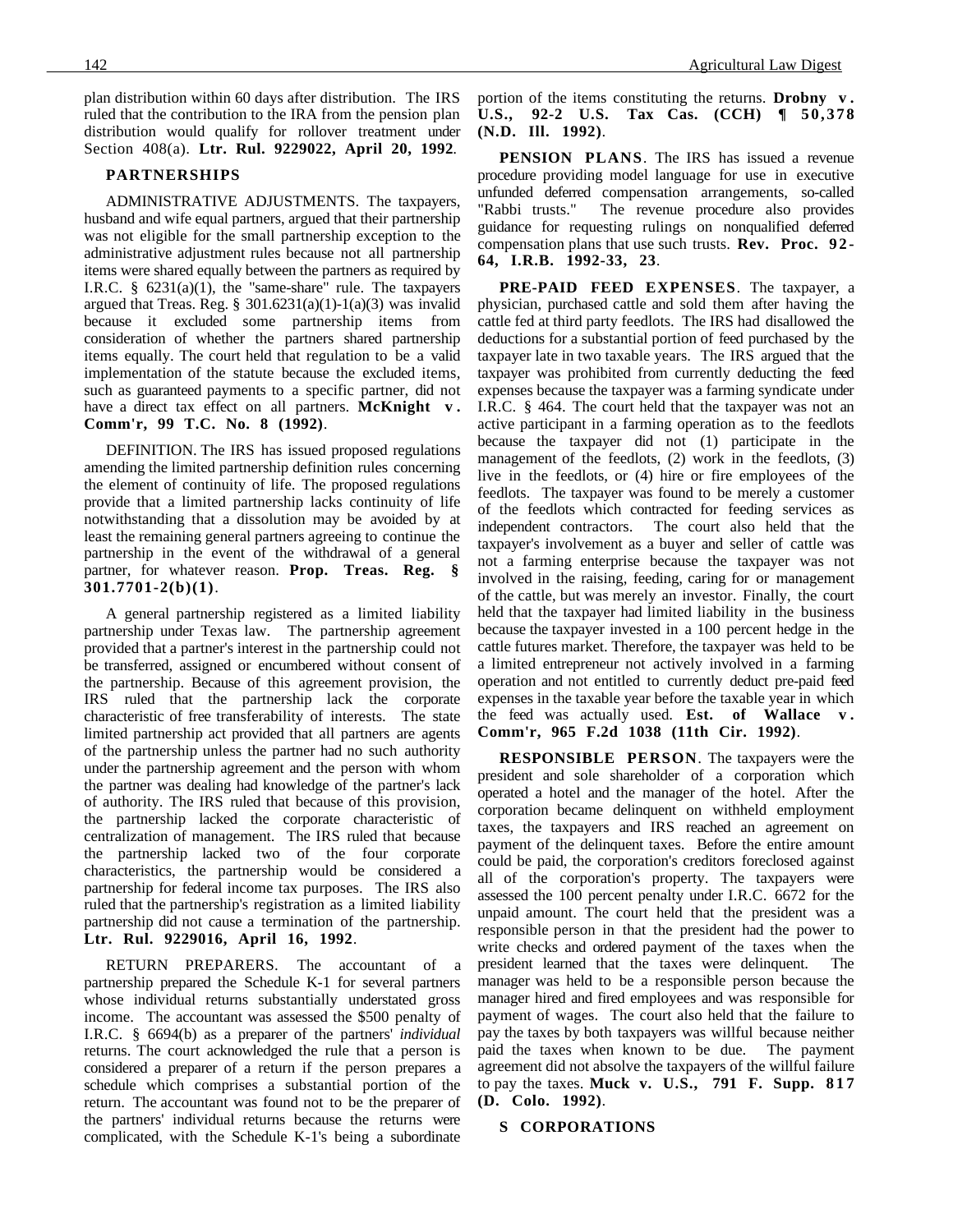ADMINISTRATIVE ADJUSTMENTS. The IRS filed a timely FSAA with all shareholders of the S corporation except the taxpayer. No review of the FSAA was sought by the tax matters person or noticed shareholders. Notice of the FSAA was untimely sent to the taxpayer. The court held that because the Subchapter S tax items became nonsubchapter S items on the date of the untimely notice to the taxpayer, the statute of limitations on the assessment of those tax items was extended one year from the date of the notice to the taxpayer. **Aufleger v. Comm'r, 99 T.C. No. 5 (1992)**.

**WAGES**. Payments made by a real estate developer to a brother were not compensation but were gifts excluded from self-employment income where the brother was not expected to provide services for the developer and the payments were not made for any business purpose. **Hughes v. Comm'r, T.C. Memo. 1992-438**.

# **LANDLORD AND TENANT**

**TERMINATION**. In 1988 the parties entered into an oral lease to farm 560 acres for growing wheat. On August 30, 1988, the landlord sent written notice to the tenant terminating the lease as of August 1, 1989. Under Kans. Stat.  $§$  58-2506(a), an oral lease can be terminated only by written notice at least 30 days before March 1 and must fix the termination date as March 1. However, under Kan. Stat. § 58-2506(b), the actual termination date for fall seeded crops is the date of harvest or August 1. Thus, the landlord's notice used the actual date and not the statutory date in the notice. The court held that the notice was effective because it substantially complied with the statutory requirements and purposes. **Mendenhall v. Roberts, 831 P.2d 568 (Kan. Ct. App. 1992)**.

### **NUISANCE**

**HOG FARM**. The plaintiffs had lived next to the defendant's grain farm for over six years when the defendants started a hog raising operation on their property. The plaintiffs filed a private nuisance action against the defendants in an attempt to abate the odors from the hog operation. The court held that the right-to-farm statute did not apply because the plaintiffs had lived next to the defendant for six years before the defendant made a significant change in their operations by starting the alleged nuisance. However, because conflicting evidence was presented as to whether the hog operation caused any harm to the plaintiffs, the appellate court was required to uphold the trial court's finding that the defendant's hog operation was not a nuisance. **Wendt v. Kerkhof, 594 N.E.2d 795 (Ind. Ct. App. 1992)**.

### **RIPARIAN RIGHTS**

**LEVEE**. The defendants constructed a levee on their farm which caused increased drainage of water onto the plaintiff's land from a river bordering both properties. More than five years after the construction of the levee, the plaintiff brought an action for money damages and an injunction to remove the levees. The trial court had ruled that the five year statute of limitations for an action involving injury to real property prevented the action for money damages. The court of appeals then held that the injunction action was barred by the doctrine of laches because the plaintiff waited too long to bring the action after damages started. The Illinois Supreme court reversed as to both rulings, holding that where the damage from a permanent structure produces continuing water damage to a servient property by increasing water flow, the five year statute of limitations only limits the damages recoverable to the five years prior to the filing of the action, but does not prevent the action itself. The Court also reversed the laches ruling because a prescriptive right to flood land belonging to another does not accrue until after 20 years of adverse and uninterrupted flooding known to the servient landowner. **Meyers v. Kissner, 594 N.E.2d 336 (Ill. 1992),** *rev'g***, 576 N.E.2d 1094 (Ill. Ct. App. 1990)**.

**TRANSFER OF WATER RIGHTS**. The defendant owned a decreed right to divert creek water for irrigation of 96 acres of farm land and applied for a new water diversion permit and for a transfer of the original right to irrigate different land. The plaintiff, a junior water rights holder, objected to the applications on the basis that some of the original water rights had been forfeited by nonuse and that the new permit would injure senior water rights. The court upheld the decision of the Director of the Department of Water Resources approving the transfer and permit which placed restrictions on the defendant's water use to ensure that senior water rights were not diminished. The decision allowed the additional diversion only during high water when the water flow exceeded all water rights and placed measuring devices on the defendant's diversion access. **Dovel v. Dobson, 831 P.2d 527 (Idaho 1992)**.

### **SECURED TRANSACTIONS**

**REPOSSESSION**. The debtor had granted a security interest in a one-fourth interest in a race horse to a bank to secure a loan. After the debtor defaulted on payments on the loan, the bank offset amounts in the debtor's checking accounts and sued for the balance. Another bank which held security interests in the remainder of the race horse proposed a sale of the horse to which the debtor's bank agreed. The bank informed the debtor that one-fourth of the proceeds of the sale would be applied against the loan balance. The horse died before the sale. The debtor argued that the bank's statements shifted the burden of loss from the death of the horse to the bank. The court held that the bank had no actual or constructive possession of the horse and, therefore, had no obligation for the health of the horse. The debtor was not allowed to reduce the loan balance by one-fourth of the value of the horse. **Liberty Nat'l Bank & Trust v . Ginn, 832 P.2d 33 (Okla. Ct. App. 1992)**.